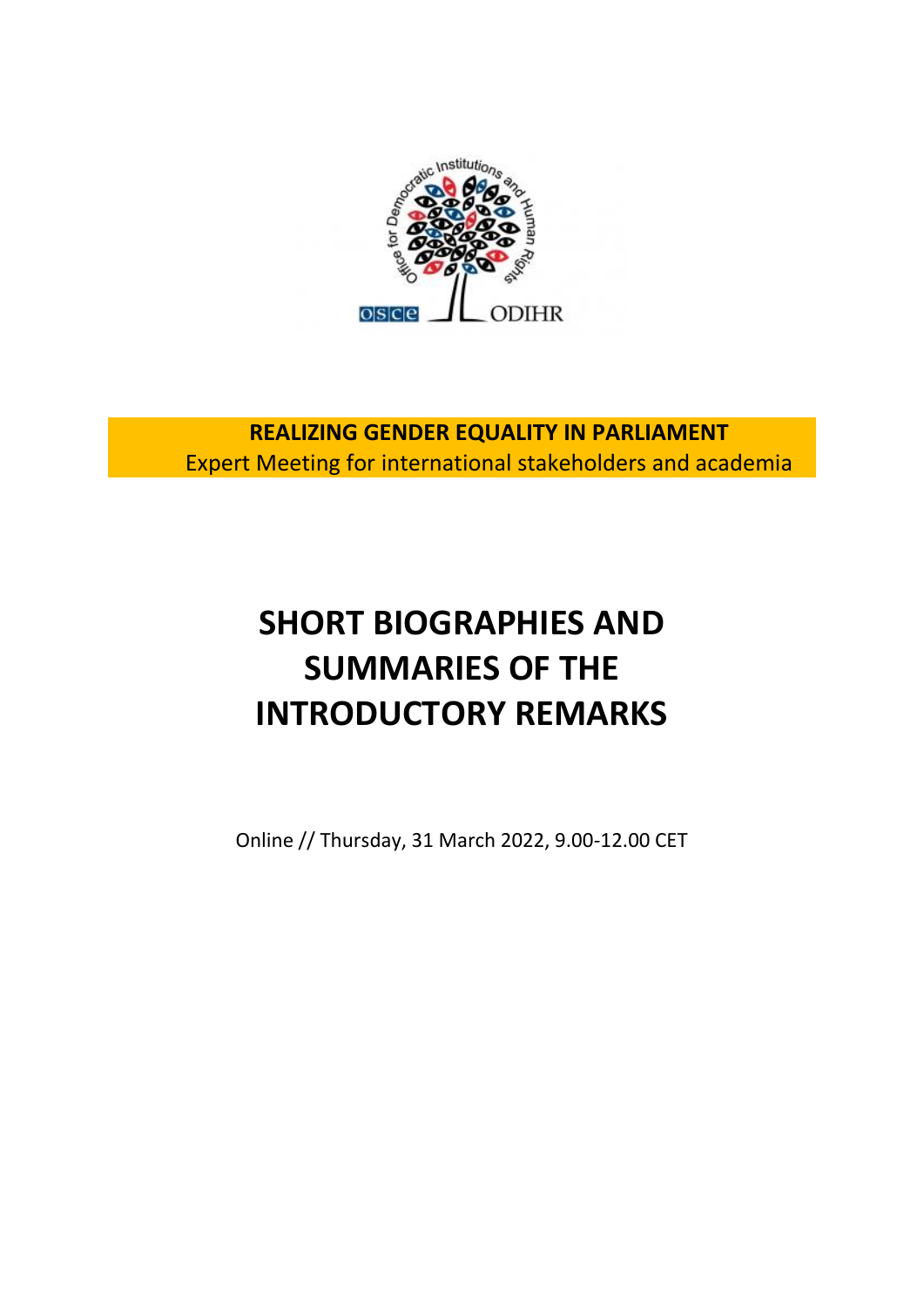#### **PANEL I**

# **Gender Sensitive Parliaments in the 21st Century: A Commonwealth Perspective**

James Pinnell

In 2001, the Commonwealth Parliamentary Association (CPA) produced a Gender Sensitising Parliaments Report which identified a number of mechanisms and initiatives to improve the gender sensitivity of Commonwealth Parliaments. Key amongst these recommendations were a need for commitment and cooperation between all genders and the removal of barriers to the fullest participation of women in political life and elected office. The CPA has now reaffirmed its commitment to Gender Sensitive Parliaments through the Gender Sensitising Parliaments Guidelines: Standards and a Checklist for Parliamentary Change. This intervention will highlight the motivations and ambitions for this project of work as well as the continued importance of ensuring gender sensitivity across institutions.

**James Pinnell** is currently the Deputy Head of Programmes – Multilateral Engagements at the Commonwealth Parliamentary Association (CPA). This portfolio of work includes overseeing the activities of the Commonwealth Women Parliamentarians network, which seeks to promote the representation of women in Commonwealth parliaments and women's full and equal participation in all political and parliamentary leadership at all levels. He holds a Bachelor of Laws from the University of Liverpool and a Master of European Law from the University of Leiden.

# **Gender equality in national parliaments across the EU and the European Parliament** Helena Morais Maceira

EIGE has used its [Gender-sensitive parliaments tool](https://eige.europa.eu/gender-mainstreaming/toolkits/gender-sensitive-parliaments) to assess the gender sensitivity of the national parliaments across the EU and the European Parliament. An [assessment](https://eige.europa.eu/sites/default/files/documents/mh0419527enn_002.pdf) carried out in the context of the last European Parliament elections showed that although these elections were positive in many ways —for example, in improving women's numerical representation in the European Parliament— they demonstrated the continued challenges in enabling women to enter public life, ensuring gender parity in decision-making, and in adopting a gender perspective in policymaking. I will discuss key findings and some challenges with regard to gender sensitive parliaments in the EU.

**Helena Morais** Maceira is a Researcher on Gender Mainstreaming at EIGE. Helena has worked in a number of different projects and is currently managing EIGE's work on gender budgeting, gender-responsive public procurement, gender-responsive evaluation and on institutional mechanisms for gender equality and gender mainstreaming. Before moving to Lithuania and joining EIGE in 2015, Helena worked for more than ten years as a gender and development expert for the Spanish Agency for Development Cooperation and several international NGOs. She has also served as a consultant for UN Women.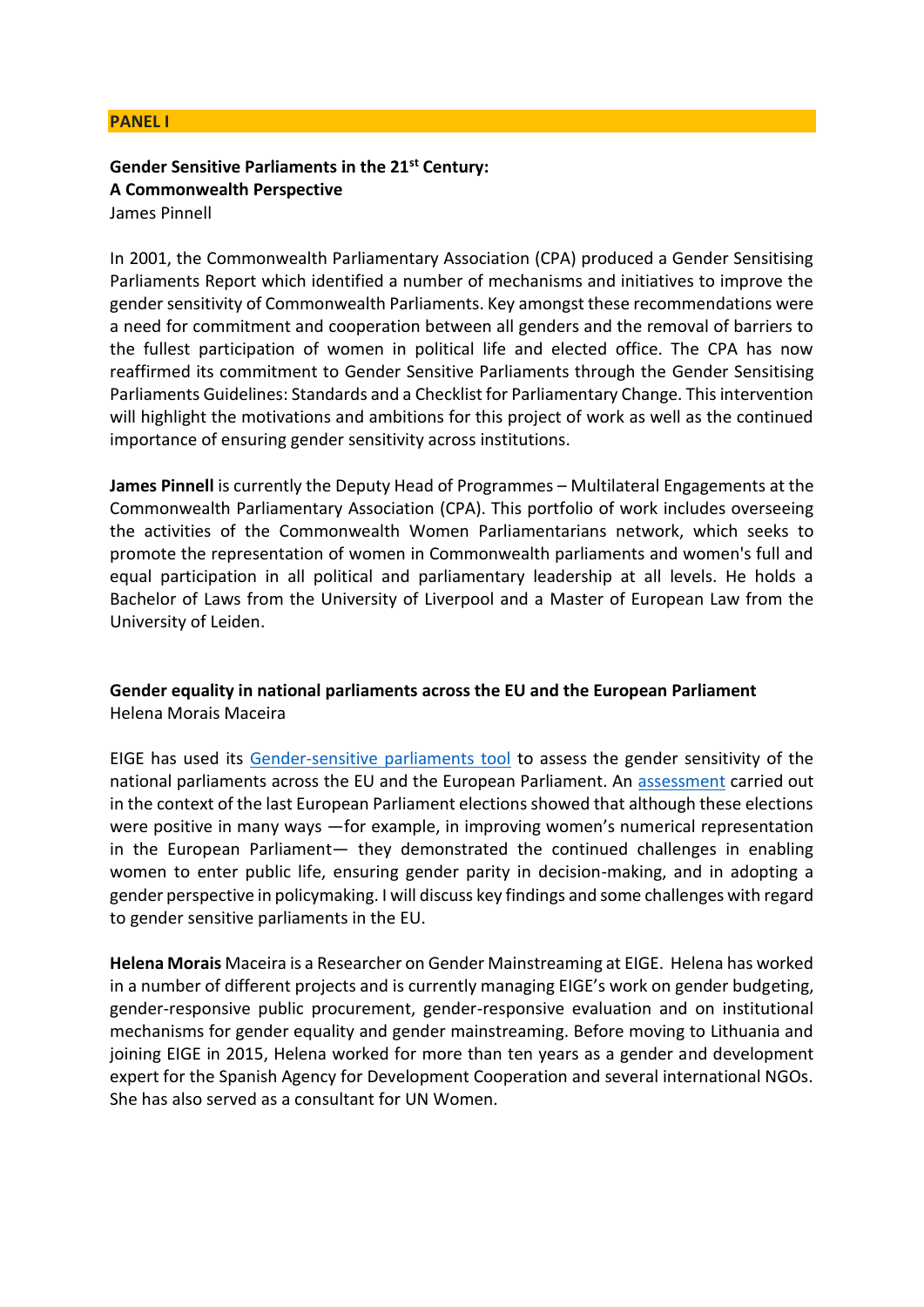# **Documenting and addressing sexism, harassment and violence against women in parliaments** Brigitte Filion

IPU research projects on sexism, harassment and violence against women in parliament are at the heart of transforming parliaments into gender-sensitive institutions. From the first mapping out of anti-harassment policies in parliaments to the parliamentary surveys that yielded data on and evidence of gender-based violence experienced by women in parliaments, much has been achieved. The IPU guidelines against sexism and gender-based violence in parliament created momentum and direction that prompted several parliaments to use this resource to develop and implement concrete measures. Over the past 5 years, more and more parliaments have taken new measures to transform themselves into more inclusive work environments aiming to be free from sexism and abuse.

**Brigitte Filion**, since 2009, has been a key staff member of the Inter-Parliamentary Union (IPU) Gender Partnership Programme. She pilots IPU's research on violence against women parliamentarians and female parliamentary staff and is the lead author of the ground-breaking 2016 international study *[on sexism, harassment and violence against women](https://www.ipu.org/resources/publications/issue-briefs/2016-10/sexism-harassment-and-violence-against-women-parliamentarians)  [parliamentarians](https://www.ipu.org/resources/publications/issue-briefs/2016-10/sexism-harassment-and-violence-against-women-parliamentarians)* and of two regional studies on the same topic: th[e 2021 study in parliaments](https://www.ipu.org/resources/publications/issue-briefs/2021-11/sexism-harassment-and-violence-against-women-in-parliaments-in-africa)  [in Africa,](https://www.ipu.org/resources/publications/issue-briefs/2021-11/sexism-harassment-and-violence-against-women-in-parliaments-in-africa) published with the collaboration of the African Parliamentary Union (APU), and the [2018 study in parliaments in Europe](https://www.ipu.org/resources/publications/issue-briefs/2018-10/sexism-harassment-and-violence-against-women-in-parliaments-in-europe)*,* published in partnership with the Parliamentary Assembly of the Council of Europe (PACE). She is also the editor of the [2019 IPU guidelines to](https://www.ipu.org/resources/publications/reference/2019-11/guidelines-elimination-sexism-harassment-and-violence-against-women-in-parliament)  [address sexual harassment and violence against women in parliament.](https://www.ipu.org/resources/publications/reference/2019-11/guidelines-elimination-sexism-harassment-and-violence-against-women-in-parliament)

# **Towards violence-free parliaments**

Rachel Weston Eschenbacher

Violence against women (VAW) parliamentarians is a human rights violation threatening women's participation globally. Violence is perpetrated to block women from power, silence them in policy formulation and limit their decision-making agency. Indicative studies suggest the problem is pervasive, with alarming levels of documented harassment and threats, including online. Yet, official data is lacking and, according to the IPU, fewer than 1/4 of parliaments have a sexual harassment policy for MPs, less than half for staff. UN Women's work with parliaments around the world reveals several lessons for adopting meaningful gender-sensitive reforms, and supporting evidence-based advocacy, prevention, and mitigation.

**Rachel Weston Eschenbacher** is the Regional Policy Specialist on Political Participation and Governance for the UN Women Europe and Central Asia Regional Office. She previously served three terms as an elected member of the Vermont House of Representative and holds over a decade of experience in political participation and governance work globally. She holds a B.A. from the University of Massachusetts at Amherst and a Master of Public Administration degree from the University of Vermont. She is currently completing a Master of Law in Constitutional and Human Rights Law from the London School of Economics and Political Science.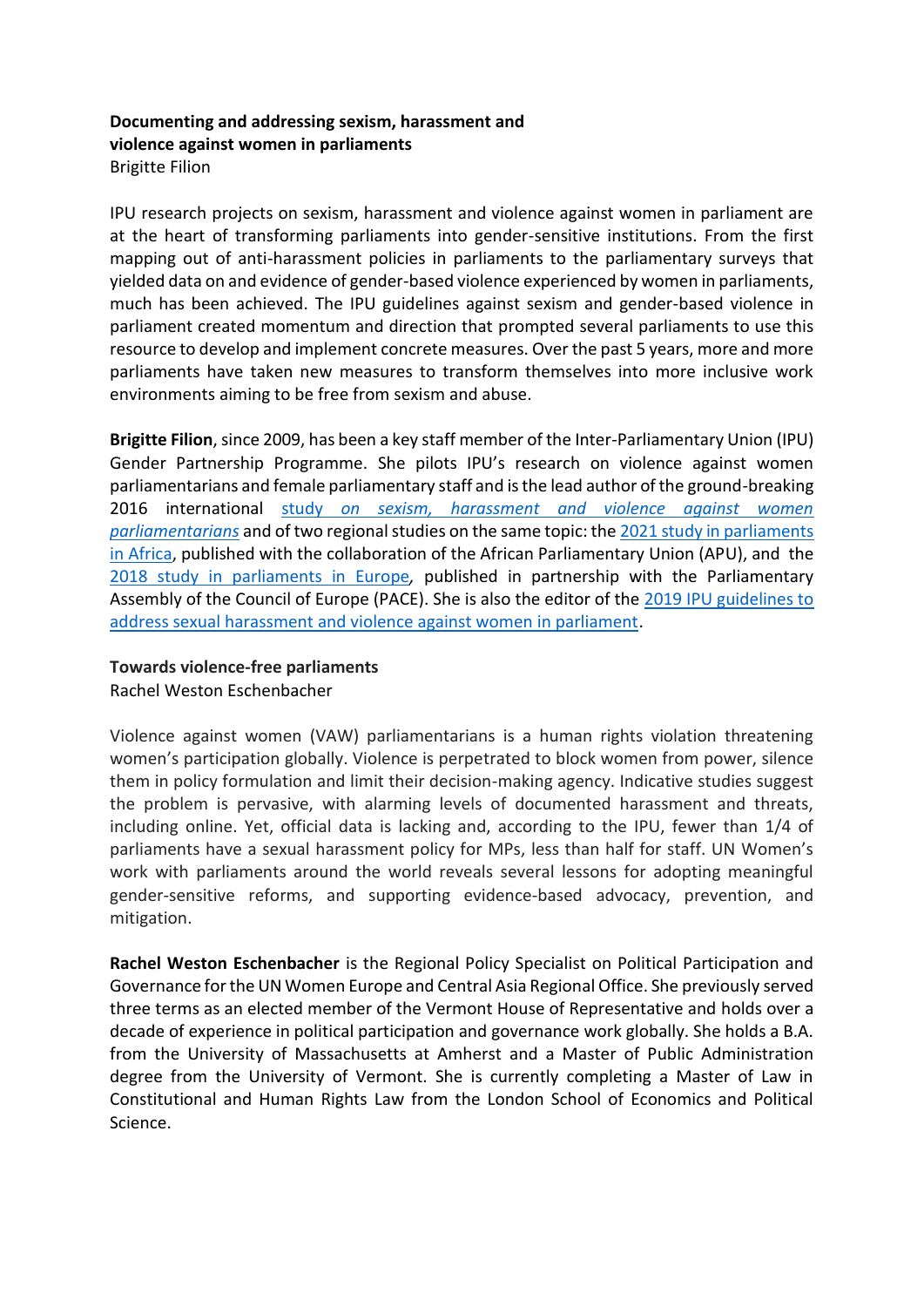#### **PANEL II**

# **How can Parliaments achieve a sustainable gender equality work? Insights from Sweden**

Josefina Erikson

The Swedish Parliament is often described as a role model when it comes to gender equality. Already by 1995, a women's network was established and this was the starting point for a series of gender equality reforms. For instance, a child-care centre for MPs, fixed meeting hours and regular gender equality action plans. In this speak I will give a brief overview of the *Riksdag*'s gender equality work and give some advice that might be useful to achieve a sustainable gender equality work in Parliaments. In particular, I will discuss the importance of three features: continuity, institutionalization and legitimacy.

**Josefina Erikson** is an associate professor in the Department of Government Uppsala University, Sweden. She has worked in a number of different research projects in the field of gender and politics and in her most recent project, she has explored the inner workings of the Swedish parliament from a gender perspective. In addition to her research, she has also worked as consultant for the Swedish parliament's gender equality group and as an expert for the Swedish Gender Equality Agency and ODIHR.

## **Transforming supranational parliamentary processes and practices: the European Parliament and its gender mainstreaming strategy** Petra Ahrens

As one of few parliaments worldwide the European Parliament (EP) adopted in 2003 gender mainstreaming as its official internal strategy to promote gender equality. The implementation strategy is comprehensive, yet faces multi-layered challenges discussed in this intervention. Next to interrogating EP committees as core parliamentary actors in charge of policies, I engage with EP administration as well as political groups and their party politics and how the various levels impact transforming formal and informal processes and practices towards a more gender-sensitive EP. Particular attention will be paid to oppositional forces, not least from radical right parties.

**Petra Ahrens** is Academy Research Fellow at Tampere University, Finland. She focuses on gender policies and politics in the European Union and its institutions, gender equality in Germany, gender-sensitive parliaments, and transnational civil society. Alongside articles, she is the author of *Actors, Institutions, and the Making of EU Gender Equality Programs* (Palgrave Macmillan, 2018), with Katja Chmilewski, Sabine Lang, and Birgit Sauer of *Gender Equality in Politics - Implementing Party Quotas in Germany and Austria* (Springer 2020), and co-editor, with Lise Rolandsen Agustín, of *Gendering the European Parliament. Structures, Policies, and Practices* (Rowman & Littlefield / ECPR Press, 2019).